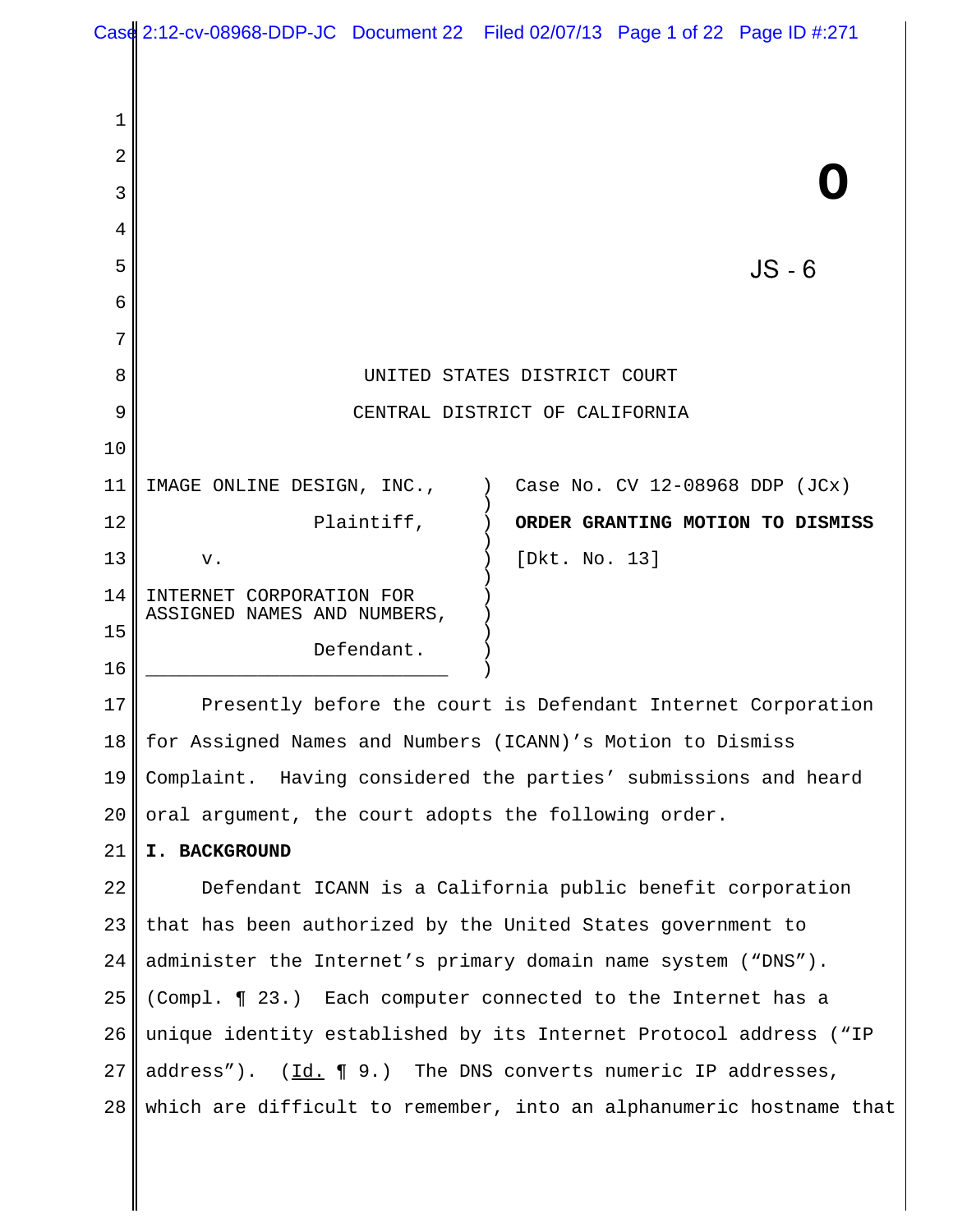1 2 3 4 5 6 is easier to remember, such as myhost.cnn.com. (Id. ¶¶ 10-11.) The field to the right of the last period, the ".com" in the example above, is known as a top level domain ("TLD"), and the field to the left of the TLD, "cnn" in the example, is the second level domain ("SLD"). (Id.  $\P$  17.) The field to the left of the SLD, if any, is called a third level domain. (Id. 18.)

7 8 9 10 11 12 13 14 15 16 In the early years of the Internet, the United States government operated the DNS through contractual arrangements with third parties.  $(\underline{Id.} \P 24.)$  ICANN was created in 1998 by the United States Department of Commerce to administer the DNS, as part of an initiative to privatize management of the DNS. (Id. ¶¶ 23, 25.) ICANN has overall authority to manage the DNS and the Department of Commerce retains no regulatory oversight or statutory authority. (Id. ¶¶ 26-27.) ICANN determines what new TLDs to approve and selects and contracts with registries to operate the TLDs. (Id. ¶ 26.)

17 18 19 20 21 22 23 24 25 26 Plaintiff Image Online Design ("IOD") is a California Corporation with its principal place of business in San Luis Obispo, California. ( $\underline{Id.} \P 4.$ ) Since 1996, IOD has been and currently is engaged in providing telecommunications services, namely, Internet registry services using the service mark .WEB. (Id. 1 29.) IOD has made its .WEB registry services available through an alternate DNS root system to consumers who choose to modify their web browsers to resolve domain names ending in .WEB. (Id. ¶ 30.) IOD has registered over 20,000 .WEB domain names.  $(\underline{Id.})$ 

27 28 In 2000, ICANN issued a call for proposals by those seeking to sponsor or operate one or more new TLDs, and issued a New TLD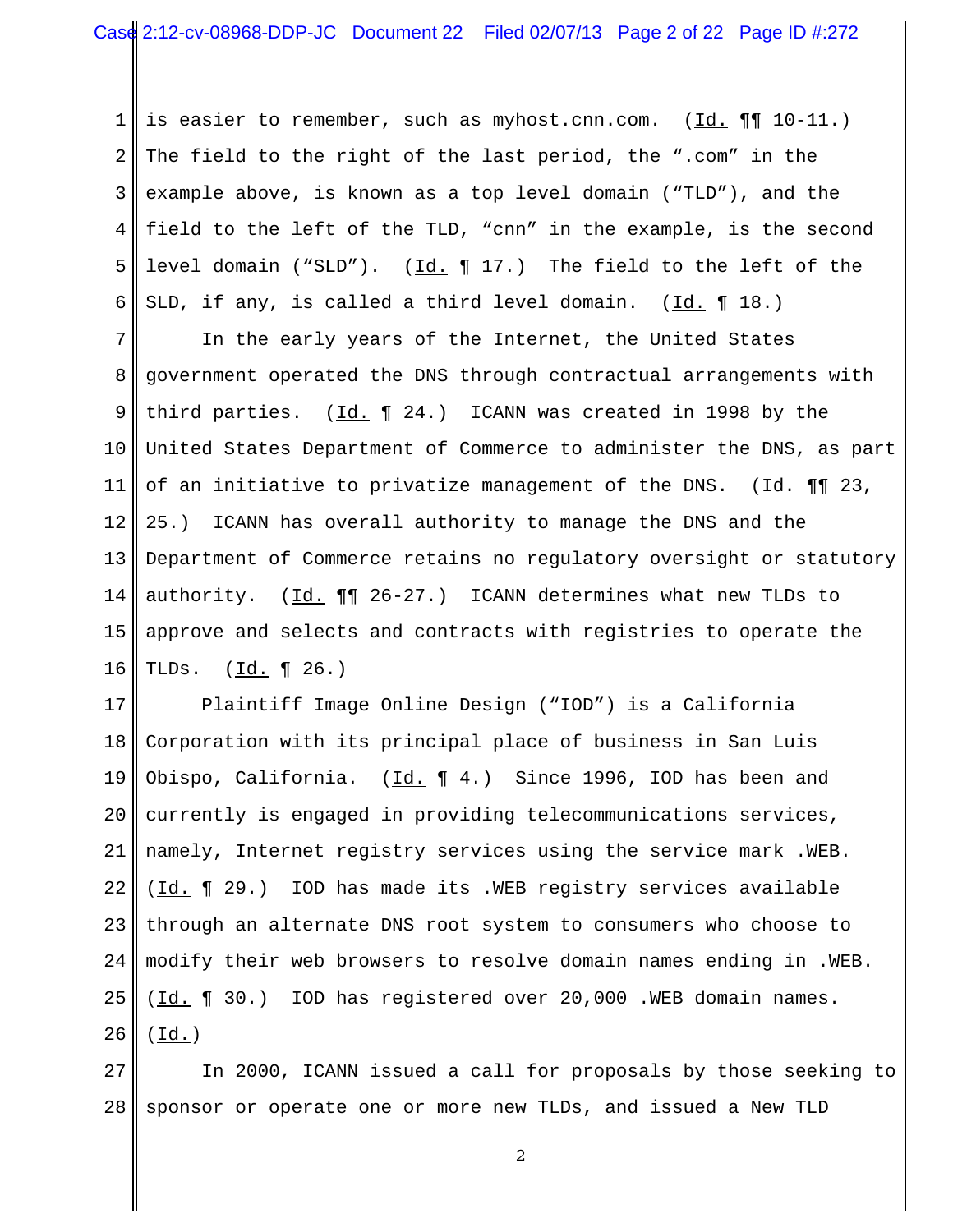1 2 3 4 5 6 7 8 9 10 11 12 13 Registry Application Form, instructions for filling out the application, and a statement of criteria for the eventual decision. (Id. ¶¶ 42, 68.) On October 1, 2000, IOD submitted an application for the TLD .WEB, for which IOD was to act as the registry operator, and paid the application fee of \$50,000. (Id. ¶ 45.) On November 16, 2000, ICANN's Board of Directors issued its decision on new TLDs, identifying seven selected for the "proof of concept phase."  $(\underline{Id.} \P 46.)$  The TLD .WEB was not selected.  $(\underline{Id.})$  At some time during the deliberations in 2000, the then Chairman of the Board of Directors Dr. Vincent Cerf stated, "I'm still interested in IOD. They've worked with .WEB for some time. To assign that to someone else given that they're actually functioning makes me uneasy."  $(\underline{Id.} \P 47.)$ 

14 15 16 17 18 19 20 21 22 23 24 On December 15, 2000, IOD filed with ICANN a request for reconsideration of IOD's .WEB TLD application. (Id. ¶ 48.) ICANN's Reconsideration Committee responded on March 16, 2001, stating, "it should be clear that **no applications were rejected**; the object was not to pick winners and losers, but to select a limited number of appropriate proposals for a proof of concept. **All of the proposals not selected remain pending, and those submitting them will certainly have the option to have them considered if and when additional TLD selections are made**." (Id. ¶ 49, emphasis in Complaint.) ICANN's Board adopted this recommendation and its reasoning on May 7, 2001.  $(\underline{Id.}$  at  $\P 50.)$ 

25 26 27 28 ICANN issued a guidebook for applications for new TLDs in June 2011 (revised in June 2012), and the application window was opened on January 12, 2012, and closed on May 30, 2012. (Id.  $\P\P$  54-55.) The guidebook stated that IOD could have received an \$86,000 credit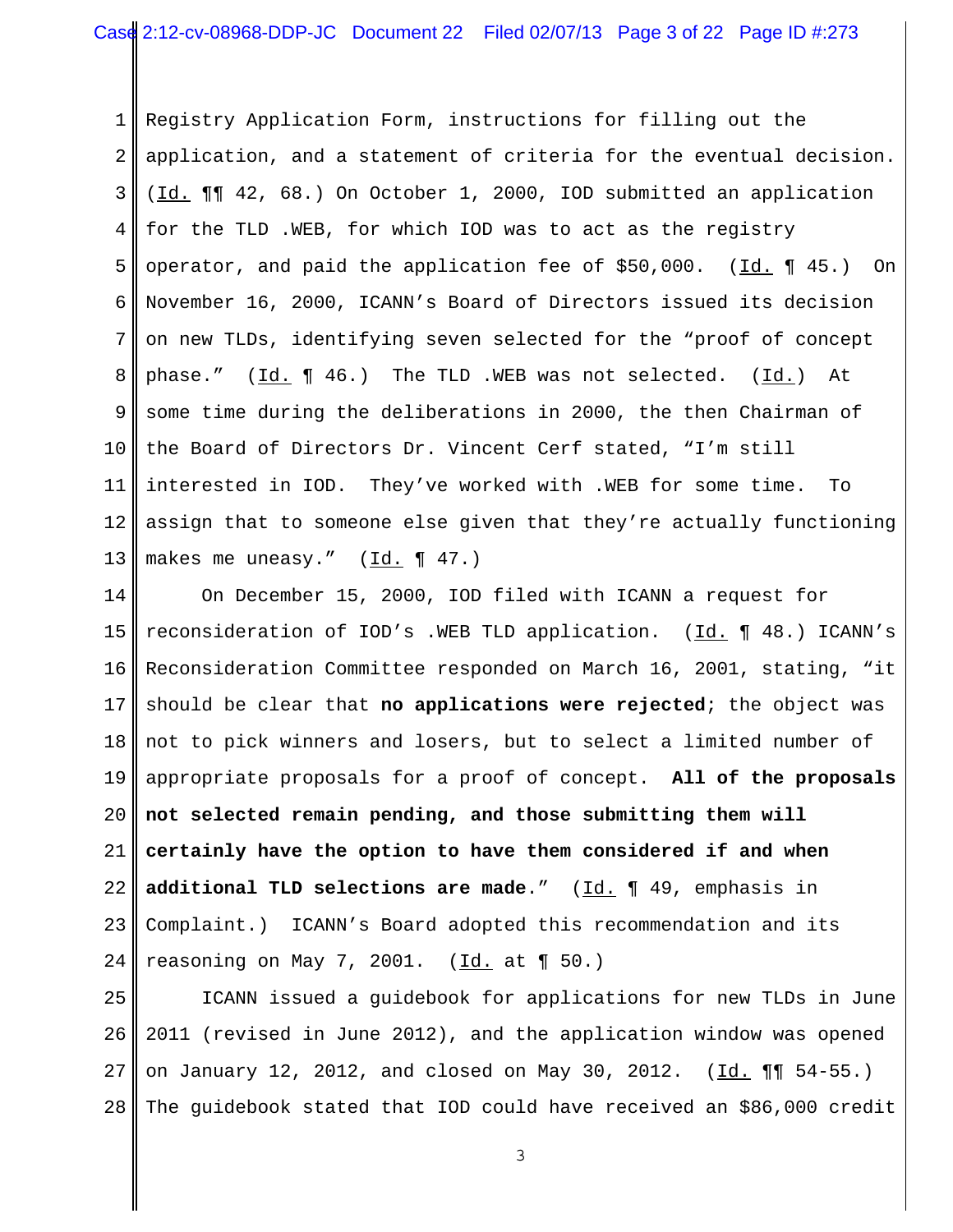1 2 3 4 5 6 7 8 9 10 11 toward the \$185,000 new application fee on the condition that it would agree that it "has no legal claims arising from the 2000 proof-of-concept process." (Id. ¶ 57.) IOD did not submit a new application because, the Complaint alleges, IOD's .WEB TLD application was still pending before ICANN. (Id.  $\P$  56.) Seven applications to operate a .WEB TLD were submitted.  $(\underline{Id.} \P 58.)$ ICANN did not identify IOD as an applicant to operate the .WEB TLD. (Id. 1 62.) ICANN has stated in its guidebook, press releases, and website postings that it intends to permit one or more applicants to operate the .WEB registry in the DNS root system controlled by ICANN. (Id. ¶ 96.)

12 13 14 15 16 17 18 19 20 21 22 IOD asserts contract, trademark, and tortious interference claims against ICANN. ICANN moves to dismiss on the grounds that (1) IOD executed a release of ICANN in its 2000 Application, forever discharging ICANN from "any and all" claims relating to ICANN's "action or inaction" in connection with IOD's application, (2) IOD has not alleged facts plausibly suggesting that ICANN breached any terms of the 2000 Application, (3) IOD has not alleged facts plausibly suggesting that ICANN has engaged in trademark infringement, and (4) IOD has not alleged facts plausibly suggesting that ICANN intentionally interfered with IOD's business interests.

#### 23 **II. LEGAL STANDARD**

24 25 26 27 28 Under Federal Rule of Civil Procedure 12(b)(6), a complaint is subject to dismissal when the plaintiff's allegations fail to state a claim upon which relief can be granted. "When determining whether a complaint states a claim, a court must accept as true all allegations of material fact and must construe those facts in the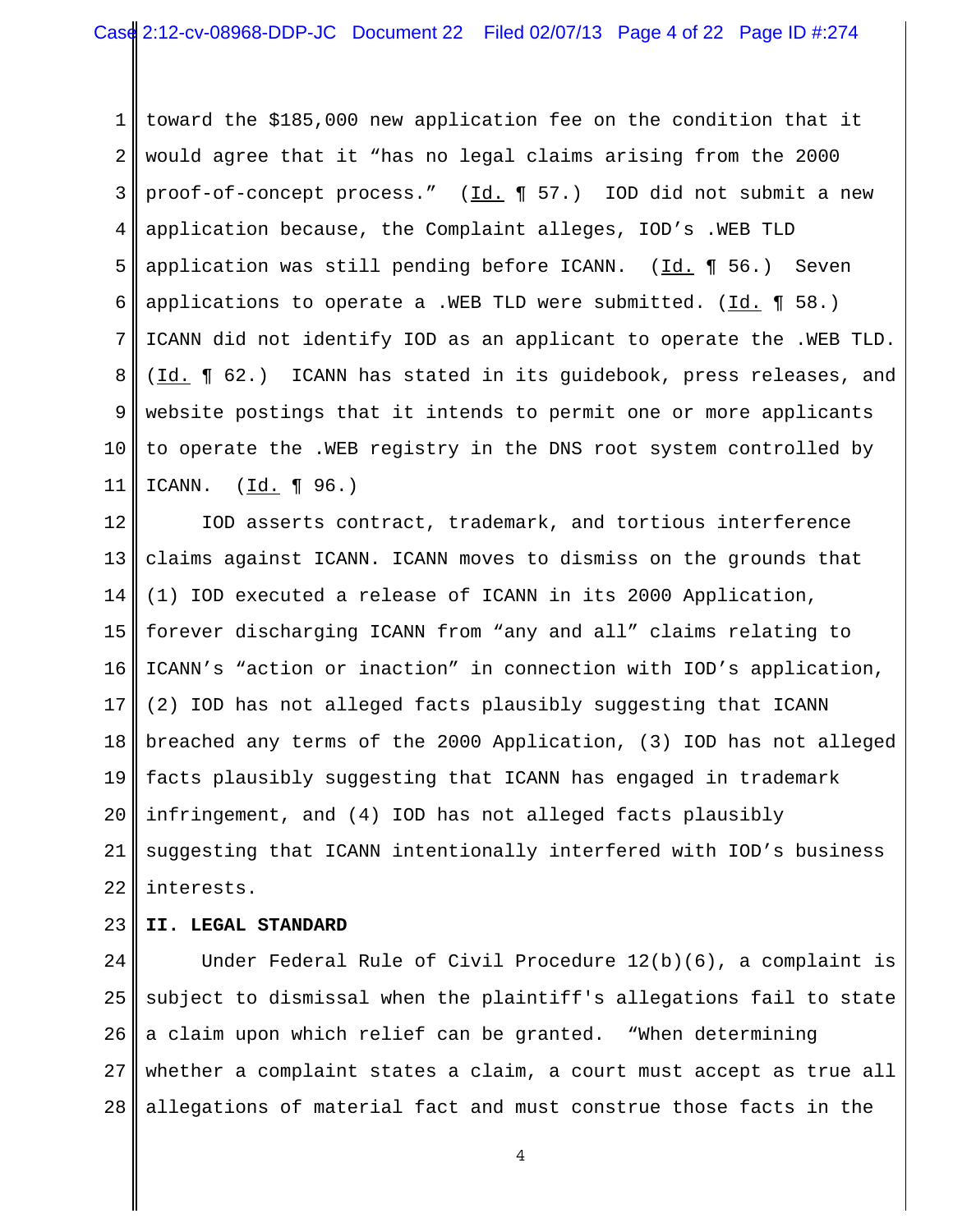1 2 light most favorable to the plaintiff." Resnick v. Hayes, 213 F.3d 443, 447 (9th Cir. 2000).

3 4 5 6 7 8 9 10 11 12 13 14 15 In Ashcroft v. Iqbal, 556 U.S. 662, 679 (2009), the Supreme Court explained that a court considering a  $12(b)(6)$  motion should first "identify[] pleadings that, because they are no more than conclusions, are not entitled to the assumption of truth." Id. Next, the court should identify the complaint's "well-pleaded factual allegations, . . . assume their veracity and then determine whether they plausibly give rise to an entitlement to relief." Id.; see also Moss v. U.S. Secret Serv., 572 F.3d 962, 969 (9th Cir. 2009) ("In sum, for a complaint to survive a motion to dismiss, the non-conclusory factual content, and reasonable inferences from that content, must be plausibly suggestive of a claim entitling the plaintiff to relief.") (internal quotation marks omitted).

#### 16 **III. DISCUSSION**

17 18

## **A. Contract Claims**

#### **1. Breach of Contract**

19 20 21 22 23 24 IOD alleges that ICANN breached its contract by "accepting applications from other entities seeking a .WEB TLD and running a .WEB registry before considering, approving or rejecting IOD's .WEB TLD application." (Compl. ¶ 78.) ICANN disputes that this is a breach of contract and argues that IOD has not identified a specific contract provision that ICANN has allegedly breached.

25 26 27 28 IOD cites a number of statements by ICANN in support of its breach of contract claim. It points, first, to Reconsideration Request 00-13, Recommendation of the Committee, March 16, 2001 ("Reconsideration Recommendation"). The Reconsideration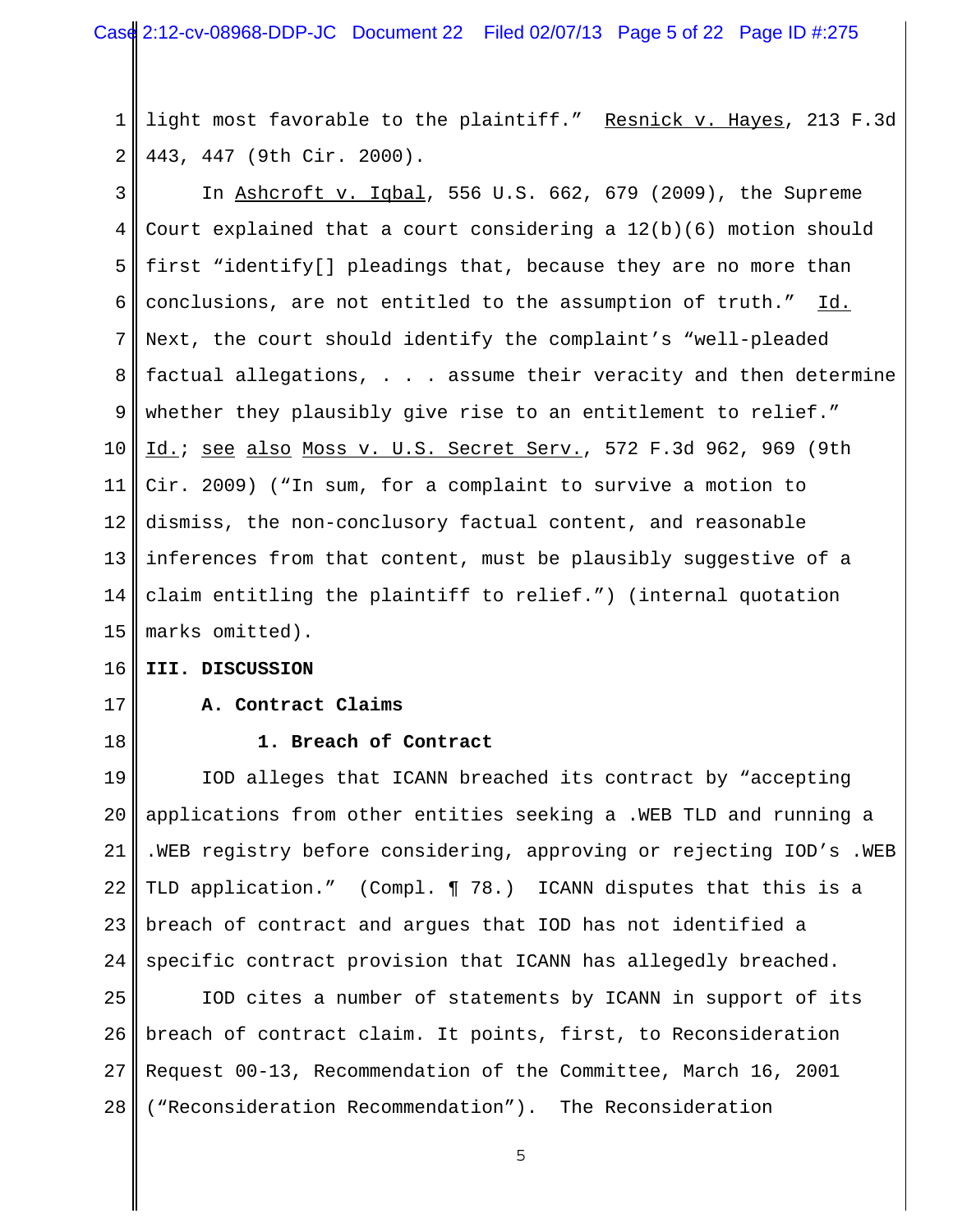1 2 3 4 5 6 7 8 9 Recommendation was a response to IOD's request for reconsideration of ICANN's decision not to select .WEB as a new TLD. (Compl. ¶¶ 46-48.) It provided specific responses to IOD's reasons why their request should be reconsidered, and also made general comments on the selection and reconsideration process. It stated, "All of the proposals not selected remain pending, and those submitting them will certainly have the option to have them considered if any when additional TLD selections are made." (Compl. ¶ 49; RJN Exh. H, emphasis omitted.)

10 11 12 13 14 15 16 17 18 19 IOD also alleges that during ICANN's deliberations, the Chairman of ICANN's Board of Directors stated: "I'm still interested in IOD. They've worked with .WEB for some time. To assign that to someone else given that they're actually functioning makes me uneasy." (Compl. ¶ 47.) Finally, IOD alleges that the Chairman testified before Congress and stated that "one of the things that allowed [ICANN] to I think achieve consensus [on the seven TLDs selected on November 16, 2000] was the belief that any of the qualifying TLD applications would, in fact, be considered later."  $(\underline{Id.} \P 51.)$ 

20 21 22 23 24 25 26 27 28 When reviewing breach of contract claims, courts "must determine whether the alleged agreement is 'reasonably susceptible' to the meaning ascribed to it in the complaint." Klein v. Chevron U.S.A., Inc., 202 Cal. App. 4th 1342, 1384 (2012). "A secondary document becomes part of a contract as though recited verbatim when it is incorporated into the contract by reference provided that the terms of the incorporated document are readily available to the other party." Republic Bank v. Marine Nat. Bank, 45 Cal.App.4th 919, 923 (1996)(internal citations and quotation marks omitted).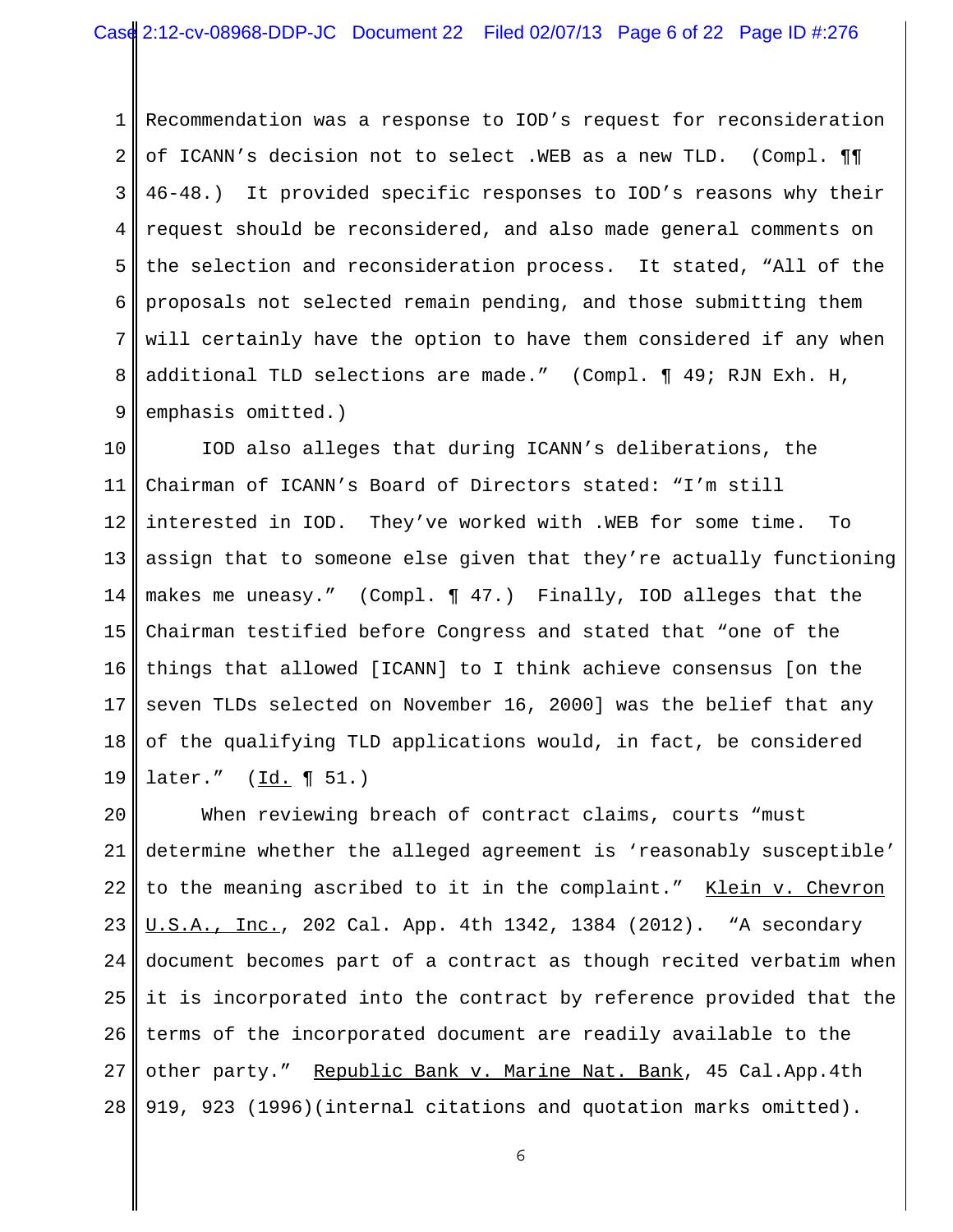1 2 3 4 5 6 7 8 9 10 11 Here, the contract appears to consist of the Unsponsored TLD Application Transmittal Form (the "Application"), signed by John S. Frangie, Chief Executive Officer, Image Online Design, Inc. $^1$  (RJN Exh. C.) The Application specifically incorporates a number of other documents. In it, Mr. Frangie certified that "all documents linked directly or indirectly from 'TLD Application Process: Information for Applicants' . . . have been thoroughly reviewed on behalf of applicant. In particular, the following documents have been reviewed: B3.1. New TLD Application Process Overview. B3.2 New TLD Application Instructions . . . B3.3 Criteria for Assessing TLD Proposals . . . . " (Id.)

12 13 14 15 16 17 18 IOD does not specifically claim that the statements in the Reconsideration Recommendation or made by the Chairman, discussed above, were part of the Agreement. Indeed, the Agreement would not be "reasonably susceptible" to such an interpretation. IOD provides no reason why statements beyond the Agreement, made after the contract was entered into, should be considered to be part of the contract.

19 20 21 22 Moreover, the explicit terms of the Agreement contradict the notion that ICANN had an obligation to do anything beyond considering IOD's application. The Agreement includes the following language:

23  $2.4$ 

25 26 27 28 <sup>1</sup>"[A] district court ruling on a motion to dismiss may consider a document the authenticity of which is not contested, and upon which the plaintiff's complaint necessarily relies." Parrino v. FHP, Inc., 146 F.3d 699, 706 (9th Cir. 1998), superceded by statute on other grounds. IOD's Complaint necessarily relies on the Application insofar as both of its causes of action allege breach of the terms of the Application.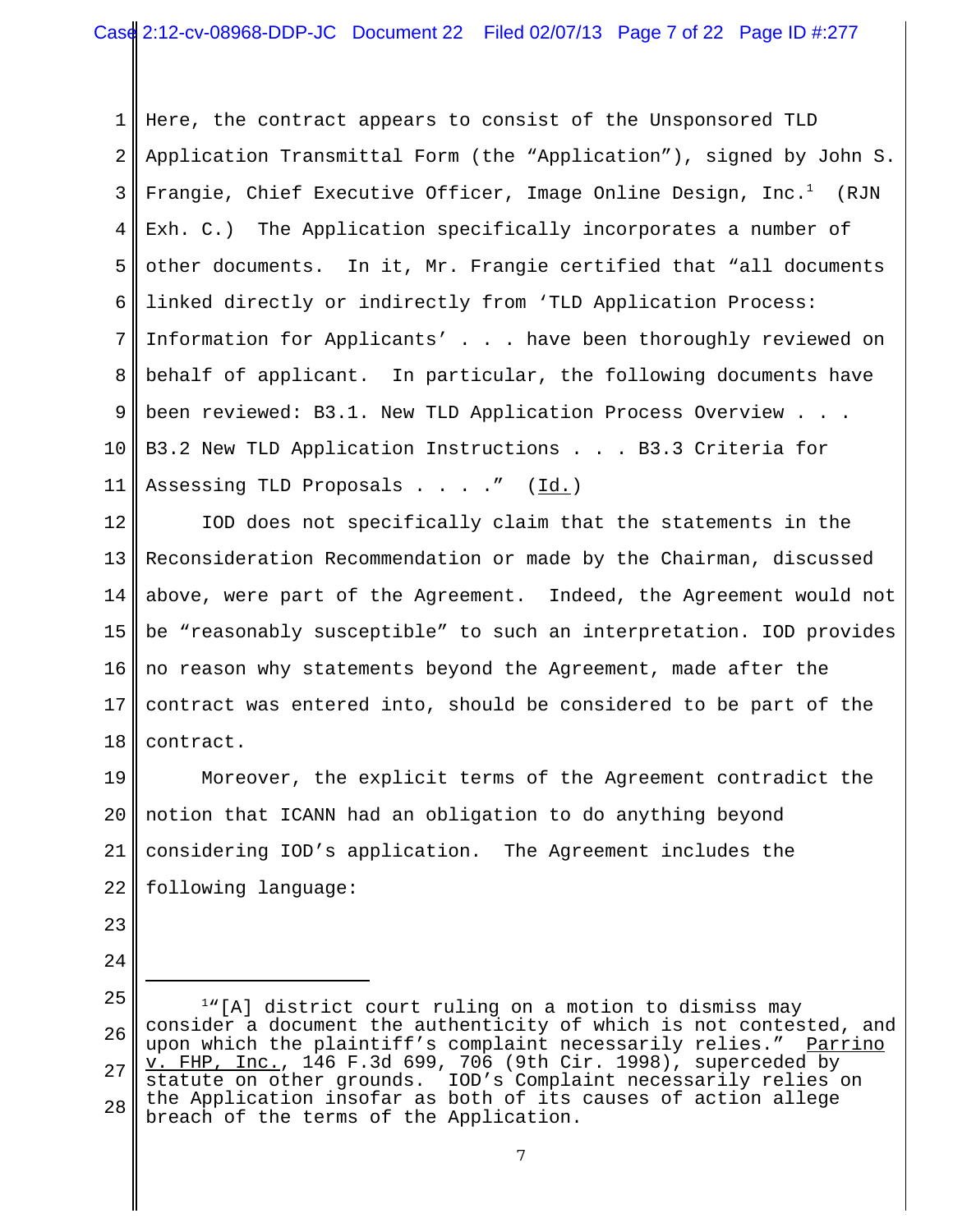B6. The applicant understands and agrees that this \$50,000 is only an application fee to obtain consideration of this application; that the fee will not be refunded or returned in any circumstances . . . that there is no understanding, assurance, or agreement that this application will be selected for negotiations toward entry of an agreement with a registry operator; or that, if this application is selected, the negotiations will lead to entry of such an agreement or establishment of a TLD as sought in this application. . . . .

11 12 13 14 15 16 17 18 19 20 21 22 23 B12. The applicant hereby agrees, acknowledges, and represents that it has no legally enforceable right to acceptance or any other treatment of this application or to the delegation in any particular manner of any top-level domain that may be established in the authoritative DNS root. It further agrees, acknowledges, and represents that it has no legally enforceable rights in, to, or in connection with any top-level domain by virtue of its preparation or submission of this application or by virtue of ICANN's receipt of this application, ICANN's acceptance of the application fee, ICANN's consideration or other handling of this application, or statements made in connection with this or other applications ICANN receives."

. . . .

1

2

3

4

5

6

7

8

9

10

 $2.4$ 

25 26 27 28 B14.2. [T]he applicant hereby releases and forever discharges ICANN and each of its officers, directors, employees, consultants, attorneys, and agents from any and all claims and liabilities relating in any way to (a) any action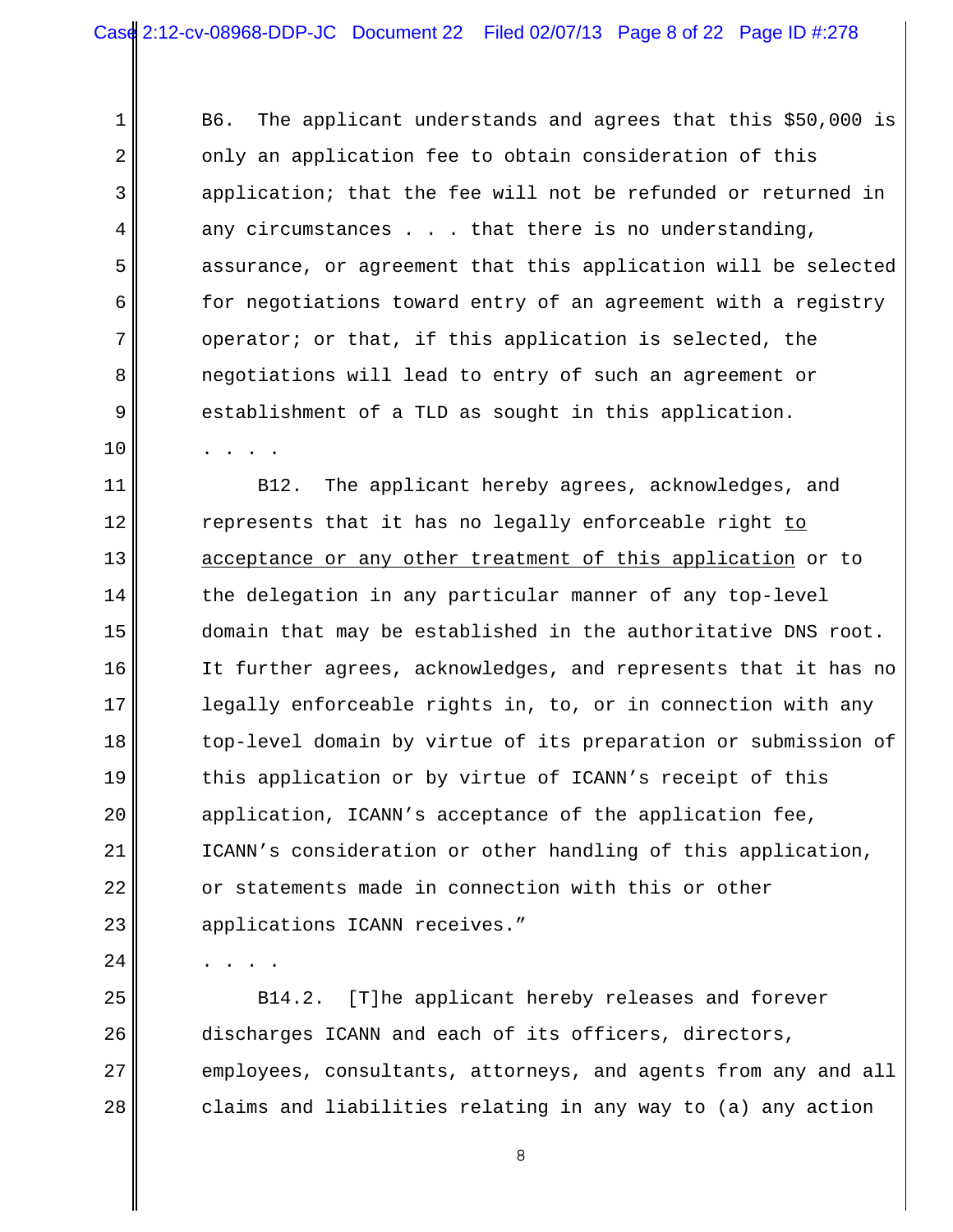| 1        | or inaction by or on behalf of ICANN in connection with this                                                                                                                  |
|----------|-------------------------------------------------------------------------------------------------------------------------------------------------------------------------------|
| 2        | application or (b) the establishment or failure to establish a                                                                                                                |
| 3        | new TLD."                                                                                                                                                                     |
| 4        | (RJN Exh. C.) These provisions give ICANN no responsibilities with                                                                                                            |
| 5        | respect to IOD's Application beyond its initial consideration of                                                                                                              |
| 6        | the Application. Since IOD has pointed to no contract terms that                                                                                                              |
| 7        | ICANN has breached, the court finds that IOD has failed to state a                                                                                                            |
| 8        | claim for breach of contract. <sup>2</sup>                                                                                                                                    |
| 9        | The court finds that IOD has not stated a claim for breach of                                                                                                                 |
| 10       | contract.                                                                                                                                                                     |
| 11       | 2. Release of Liability                                                                                                                                                       |
| 12       |                                                                                                                                                                               |
| 13       |                                                                                                                                                                               |
| 14       |                                                                                                                                                                               |
| 15       | <sup>2</sup> ICANN points to more specific language demonstrating its lack                                                                                                    |
| 16       | of breach in the FAQ for the 2000 Application.<br>FAQ #54: If our TLD application is not accepted, what becomes<br>of our application? I understand that the \$50,000 is non- |
| 17       | refundable, but does the application remain active for the<br>second round of TLD applications?                                                                               |
| 18       | As stated in FAQ #28, plans for any subsequent rounds of<br>TLD introduction will not be made until evaluation of the                                                         |
| 19       | present proof of concept round. It is likely that, if there<br>are subsequent rounds, there will be revisions in the program                                                  |
| 20       | based on experience in the first round. This will likely<br>require submission of new application materials. As to the                                                        |
| 21       | non-refundable application fee, please note that it "is only                                                                                                                  |
| 22       | an application fee to obtain consideration of this                                                                                                                            |
|          | application."<br>The court is not convinced that this should be<br>(RJN, Exh. G.)                                                                                             |
| 23       | considered to be part of the contract. The Application includes an<br>acknowledgment on the part of IOD that "[a]ll documents linked                                          |
| 24       | directly or indirectly from 'TLD Application Process: Information<br>for Applicants," which includes the FAQ page.<br>However, the FAQ                                        |
| 25       | page appears not to have been a stable document, as it contains a<br>statement at the top saying, "We add/revise material on this page                                        |
| 26       | If you have visited here before, please reload/refresh<br>frequently.<br>this page." (RJN Exh. G.) Because this document is only generally                                    |
| 27<br>28 | referenced, and because it is difficult to know its content at any<br>given time, the court declines to consider it a part of the<br>contract.                                |

 $\parallel$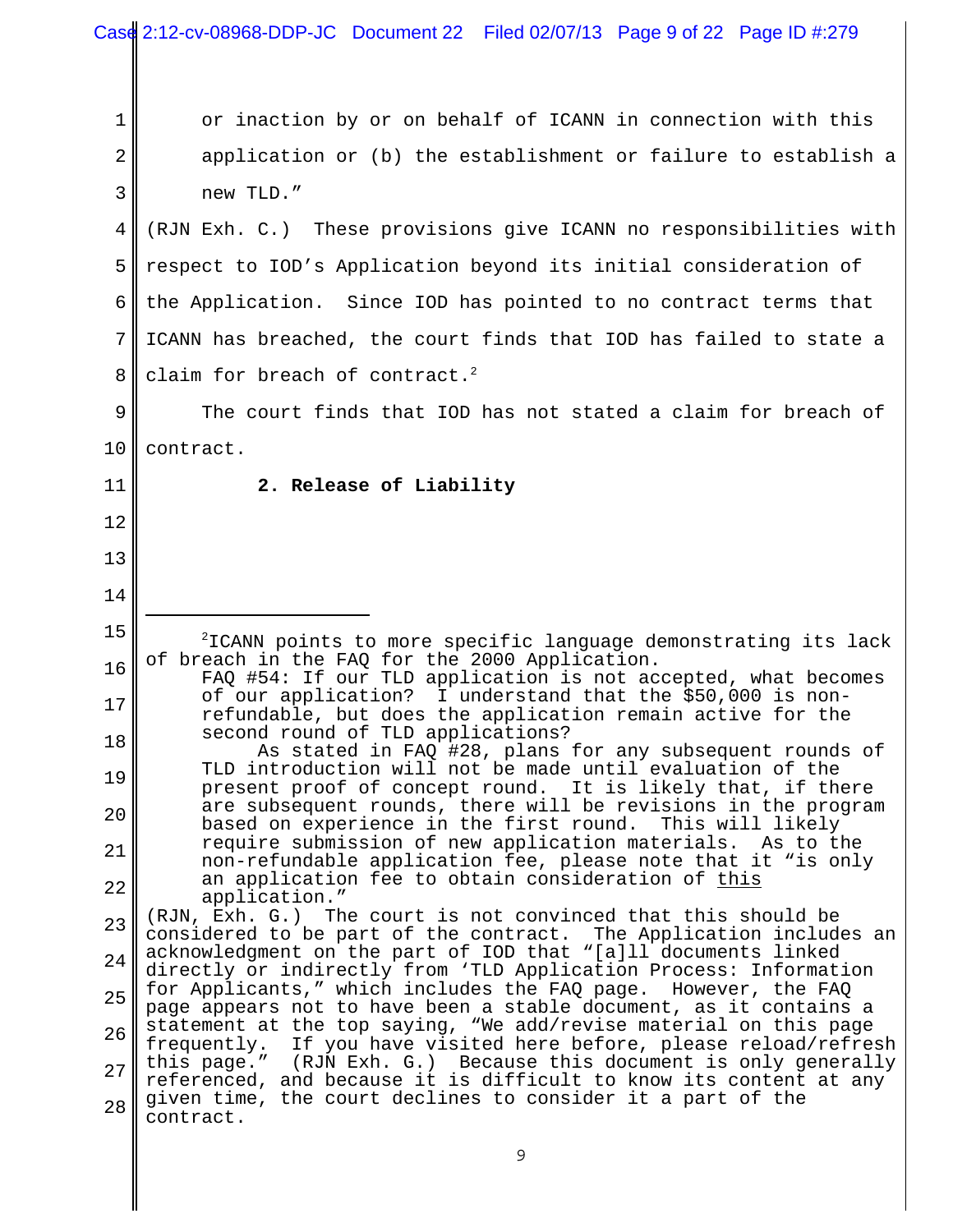1 2 3 Because the court finds no claim stated for breach of contract, it need not consider whether the release of liability is valid.

4

### **B. Trademark Claims**

5

#### **1. Ripeness of Trademark Infringement**

6 7 8 9 10 11 12 13 14 "To prevail on its Lanham Act trademark claim, a plaintiff must prove: (1) that it has a protectible ownership interest in the mark; and (2) that the defendant's use of the mark is likely to cause consumer confusion." Rearden LLC v. Rearden Commerce, Inc., 683 F.3d 1190, 1202-03 (9th Cir. 2012)(internal citations and quotation marks omitted). ICANN argues that Plaintiff's trademark claims are not ripe for adjudication because, assuming that Plaintiff's claim to the mark is valid with respect to TLDs, Plaintiff has not alleged that ICANN has used the mark.

15 16 17 18 19 20 21 22 23 24 25 26 The Complaint alleges that "ICANN has stated, through its guidebook, press releases regarding the addition of new TLDs including the .WEB TLD, and postings on its website, that it intends to permit one or more of the new applicants to operate the .WEB registry in the Internet's primary DNS root system controlled by ICANN." (Compl. ¶ 96.) It alleges that ICANN has accepted seven non-refundable deposits of \$185,000 to operate the .WEB registry. (Id. ¶ 95.) Plaintiff contends in the Complaint that the acceptance of the deposits combined with its affirmations of intent to operate the .WEB registry together "constitute a use in commerce of IOD's federally registered trademark and service mark which is likely to cause confusion, mistake, or to deceive."  $(\underline{Id.} \P 97.)$ 

27 28 ICANN argues that these facts do not amount to an infringing use. Under the Lanham Act, "a mark shall be deemed to be in use in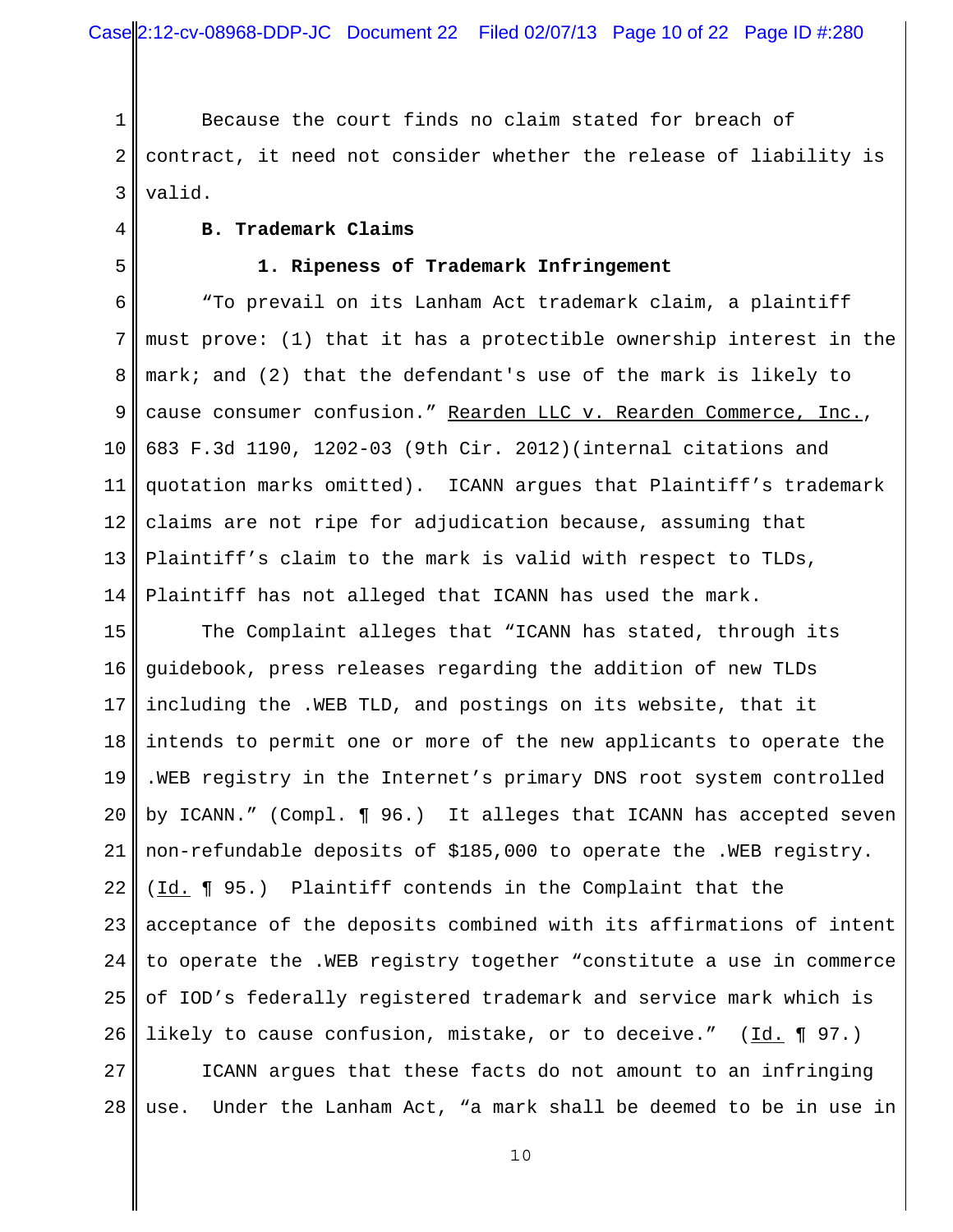1 2 3 4 5 commerce . . . when it is used or displayed in the sale or advertising of services and the services are rendered in commerce." 15 U.S.C. § 1127. Here, argues ICANN, since the TLD has not been approved and no registry applicant has been selected, the mark is not being used by ICANN or any TLD registry service.

6 7 8 9 10 11 12 13 14 15 16 17 18 19 20 21 22 23 IOD contends that even if there has been no use, threats of infringement are actionable before trademark infringement has in fact occurred, citing a case in which the court enjoined the sale of wine bearing a label that featured Marilyn Monroe's likeness although the product had not yet been sold. Nova Wines, Inc. v. Adler Fels Winery LLC, 467 F.Supp.2d 965 (C.D. Cal. 2006). That case is consistent with the Ninth Circuit's holding that "specific acts of alleged infringement or an immediate capability and intent to produce an allegedly infringing item" constitute infringement. Sweedlow, Inc. v. Rohm & Haas Co., 455 F.2d 884, 886 (9th Cir. 2009). Here, IOD alleges that ICANN is in possession of a number of applications to use the .WEB TLD and has stated that it intends to use it. IOD asserts that "[s]ince ICANN has the power to approve new TLDs and to choose registries to operate those new TLDs, and ICANN has exercised that power in the past, and ICANN has publicly stated its intent to permit one of the new applicants to operate the .WEB registry, it is 'plausible' that ICANN's intent will be realized." (Opp. at 13.)

 $2.4$ 25 26 27 28 The court finds that IOD has not alleged use of the trademark or "immediate capability and intent" to infringe, and therefore the trademark infringement claim is not ripe for adjudication. Infringement is, at this stage, merely speculative. Without knowing, for instance, which party might be chosen to operate a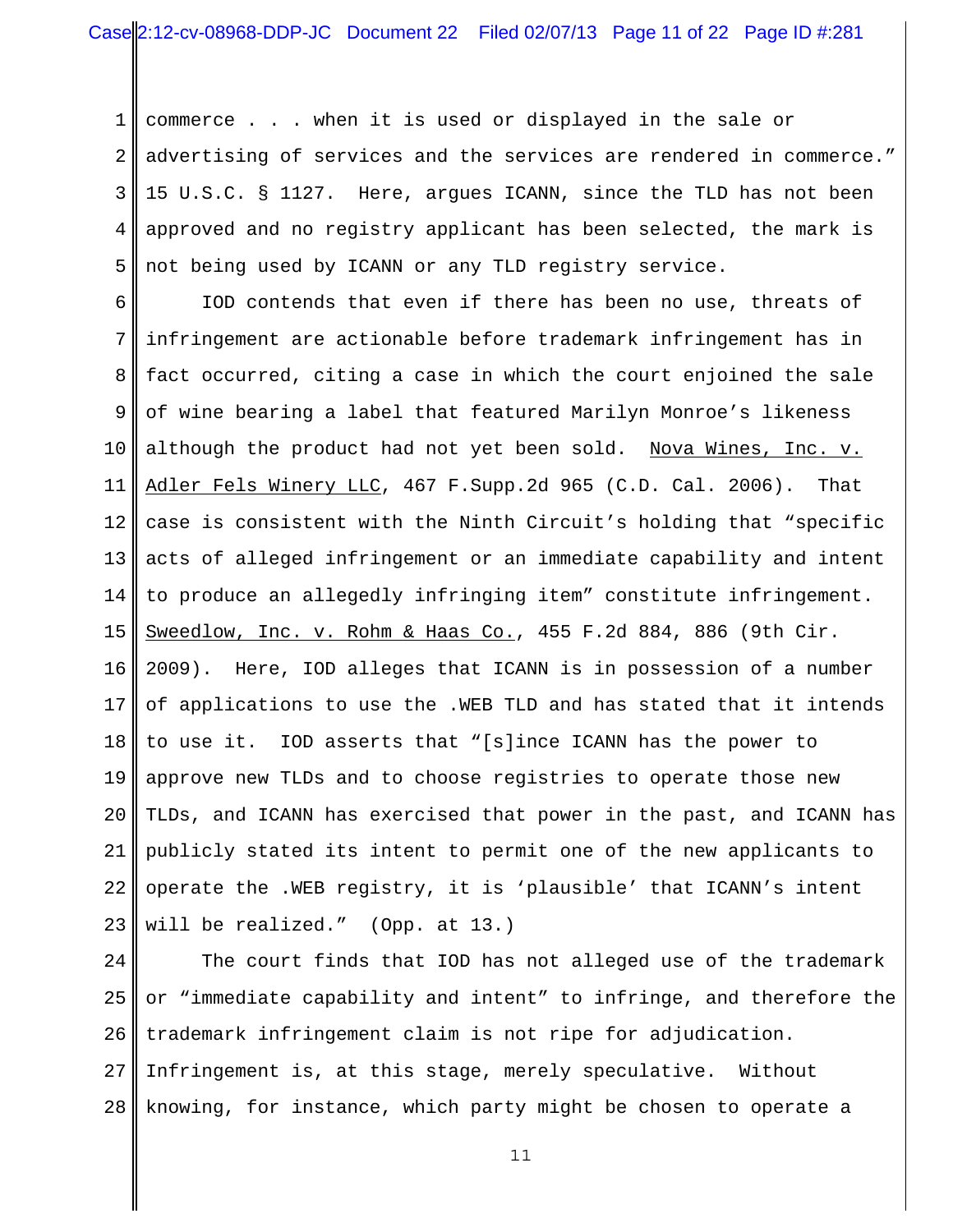1 2 3 4 5 6 7 8 9 potential .WEB TRD, IOD cannot know whether that party itself has a plausible claim to trademark in .WEB, whether ICANN will change its mind about using .WEB as a TLD, or whether there is confusion between IOD's registered mark and ICANN's use of .WEB. Prior to ICANN selecting an applicant, if any, to operate the TRD, the parties will not be able to build a factual record that will allow the court to answer any of these questions. No one has used the mark or has the immediate capability and intent to use the mark. $^3$ Therefore the issue is not ripe.

10

#### **2. Trademark Claim under 15 U.S.C. § 1114(1)**

11 12 13 14 15 To state a claim for trademark infringement, a plaintiff must show that defendant is "using a mark confusingly similar to a valid, protectable trademark" of plaintiff's. Brookfield Communications, Inc. v. West Coast Entertainment Corp., 174 F.3d 1036, 1046 (9th Cir. 1999).4

16 17 18 19 IOD has a valid trademark registration for the mark .WEB for "computer accessories, namely, mouse pads, cd holders, . . . fanny packs and backpacks, . . . thermal insulator containers for food or beverages; cups; mugs; . . . can insulating sleeves . . . [and]

<sup>22</sup> 23  $2.4$ <sup>3</sup>In oral argument, ICANN also suggested that even if it does accept an application for .WEB and allows a registry service to administer it, ICANN itself would not being using the term in commerce.

<sup>25</sup> 26 27 28 4Under 15 U.S.C. § 1114(1), "Any person who shall, without the consent of the registrant– (a) use in commerce any reproduction, counterfeit, copy, or colorable imitation of a registered mark in connection with the sale, offering for sale, distribution, or advertising of any goods or services on or in connection with which such use is likely to cause confusion, or to cause mistake, or to deceive; . . . shall be liable in a civil action by the registrant for the remedies hereinafter provided."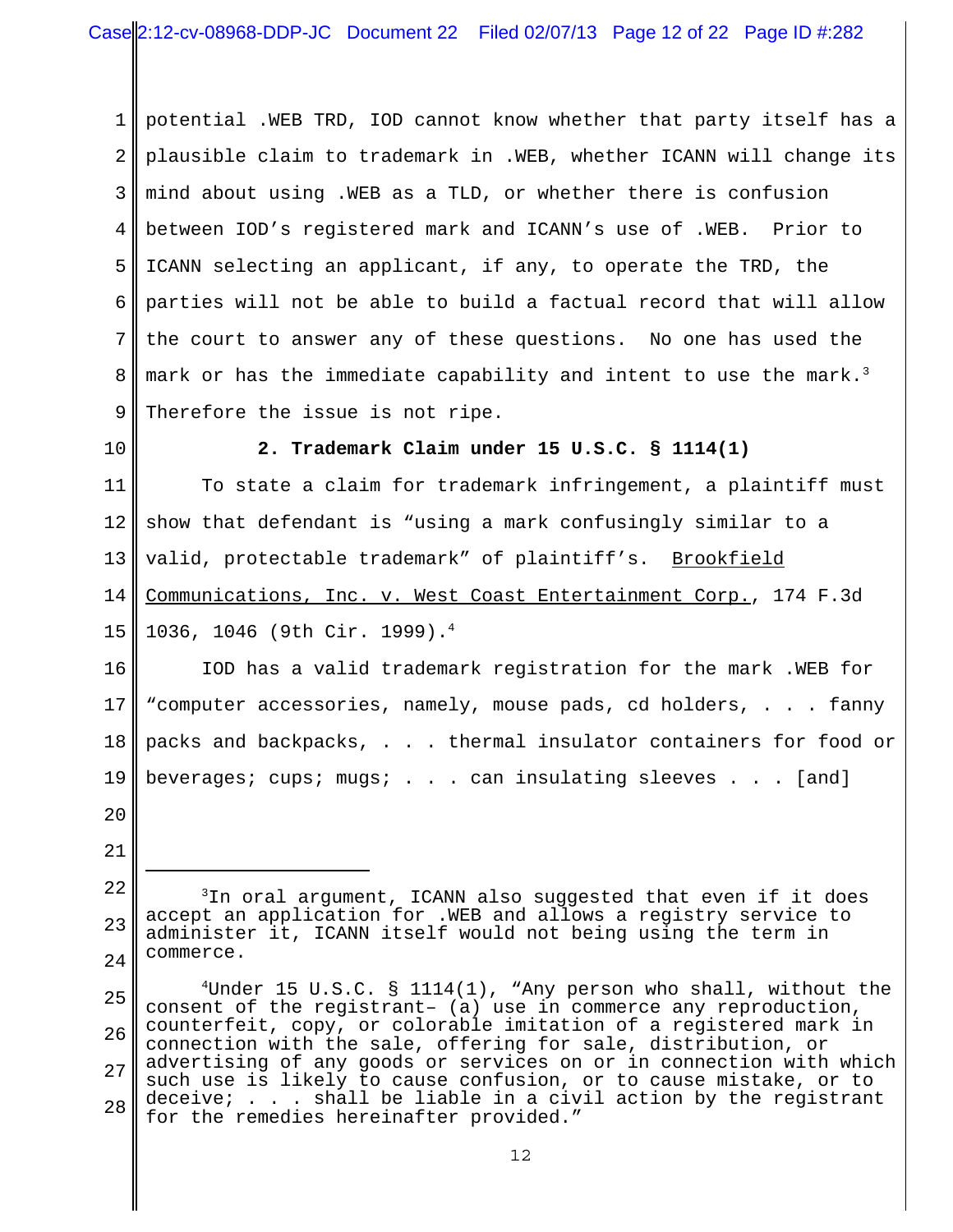1 2 3 4 5 6 7 8 9 10 11 online retail store services featuring computer accessories."<sup>5</sup> (RJN Exh. I.) ICANN contends that the services it provides, would provide, or would allow to be provided using .WEB are not related to the goods and services covered by IOD's registration; ICANN coordinates the Internet's DNS, accepts applications for TLDs, and would allow the use of .WEB as a TLD, whereas IOD's registered mark applies to mouse pads, backpacks, other accessories, and online retail services. "If the goods are totally unrelated, there can be no infringement because confusion is unlikely." AMF Inc. v. Sleekcraft Boats, 599 F.2d 341, 348 (9th Cir. 1979). Thus, ICANN argues, there can be no infringement under this section.

12 13 14 15 16 17 18 19 20 21 22 23 IOD contends that ICANN does not perform the proper factdriven analysis to determine likelihood of confusion and that it is not proper for the court to make such determinations at the motion to dismiss stage. (Opp. at 17.) IOD contends that if such factual analysis were to be conducted at this stage, "there is no information in the record regarding whether the goods and services offered under IOD's .WEB trademark are complementary, or sold to the same or similar class of purchasers. Further, there is no information in the record regarding whether the products have a similar use and function. And, in this case, it is not obvious whether the goods are complementary, or sold to the same class of purchasers, or similar in use and function." (Opp. at 17.)

 $2.4$ 25 "In an infringement suit, the plaintiff bears the burden of proving likelihood of confusion, which exists when consumers

<sup>27</sup> 28 5 IOD's trademark registration certificate can be considered because it is critical to IOD's claims and is not subject to See Parrino, 146 F.3d at 706 and note 1 above.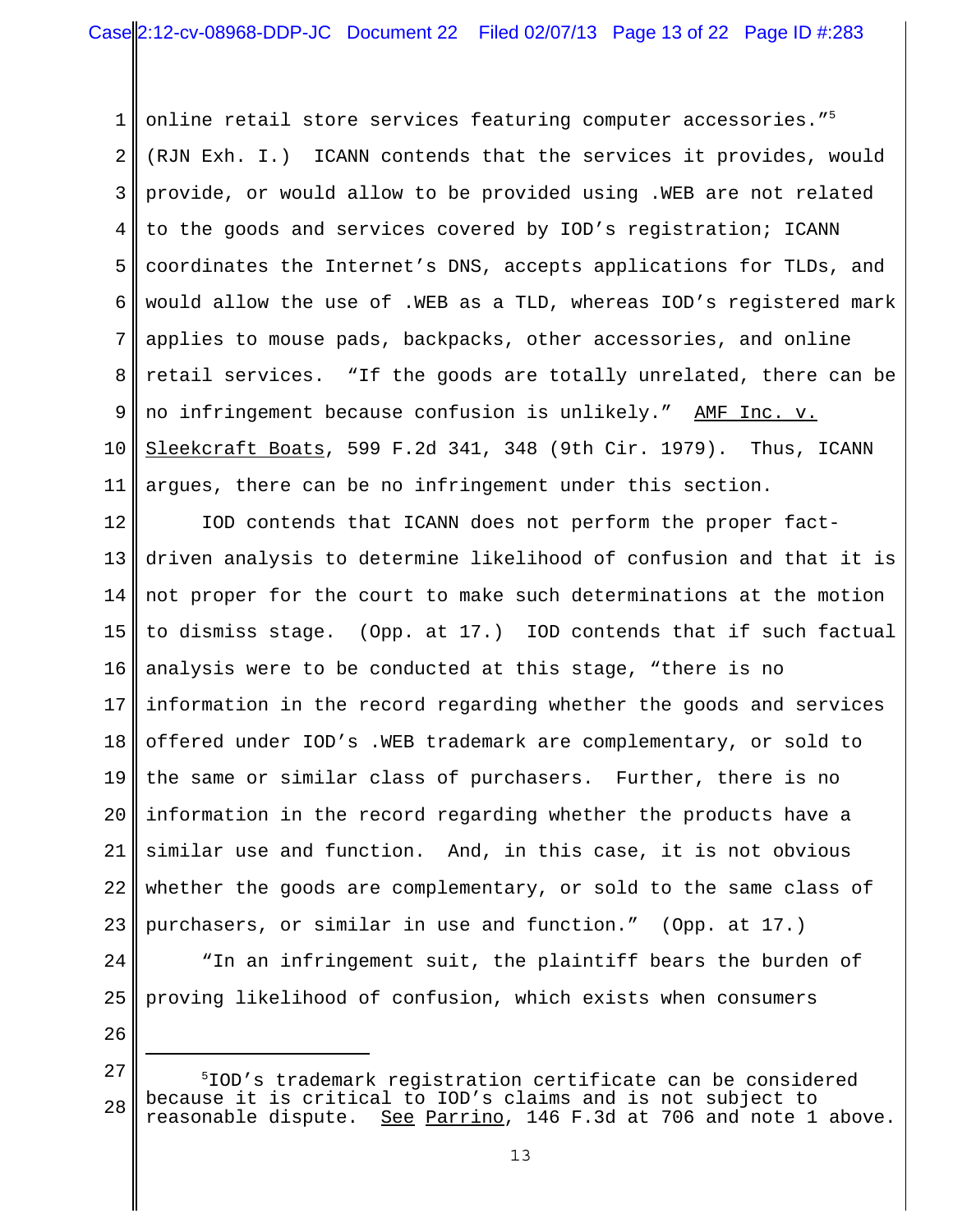1 2 3 4 5 6 7 8 9 10 viewing the mark would probably assume that the product or service it represents is associated with the source of a different product or service identified by a similar mark." Lindy Pen Co., Inc. v. Bic Pen Corp., 725 F.2d 1240, 1243 (9th Cir. 1984)(internal citations and quotation marks omitted). See also M2 Software, Inc. v. Madacy Entertainment, 421 F.3d 1073, 1081 n.6 (9th Cir. 2005) ("The burden of proving likelihood of confusion [that is, infringement] remains on the party charging infringement even when relying on an incontestable registration")(internal citations, quotation marks, and alterations omitted).

11 12 13 14 15 16 17 18 19 20 21 22 Here, IOD admits that it has presented no evidence of likelihood of confusion. It simply asserts in its Third Cause of Action that the use of .WEB for registry service would be "likely to cause confusion" with IOD's registered mark. (Compl. ¶ 97.) Since its registered mark is for computer and beverage accessories and online retail services, whereas ICANN would use or allow use of .WEB for TLD internet services, even taking the complaint in the light most favorable to the plaintiff, the court cannot infer a likelihood of confusion between the subject matter of the registered trademark (mouse pads and backpacks) and the products or services offered by ICANN (Internet DNS and TLD application services).<sup>6</sup>

<sup>24</sup> 25 26 27 28  $6$ In oral argument, IOD indicated that confusion was likely because other TLD registry services also sell products on their website. IOD gave the specific example of VeriSign, the company that operates the TLD .COM. At the website www.verisign.com, VeriSign sells products including cyber security products. IOD offered this as an example of the reason why a consumer would be confused if another company operated the .WEB registry service while IOD still holds the trademark for .WEB for certain products. However, the VeriSign site (www.verisign.com) nowhere uses ".COM" (continued...)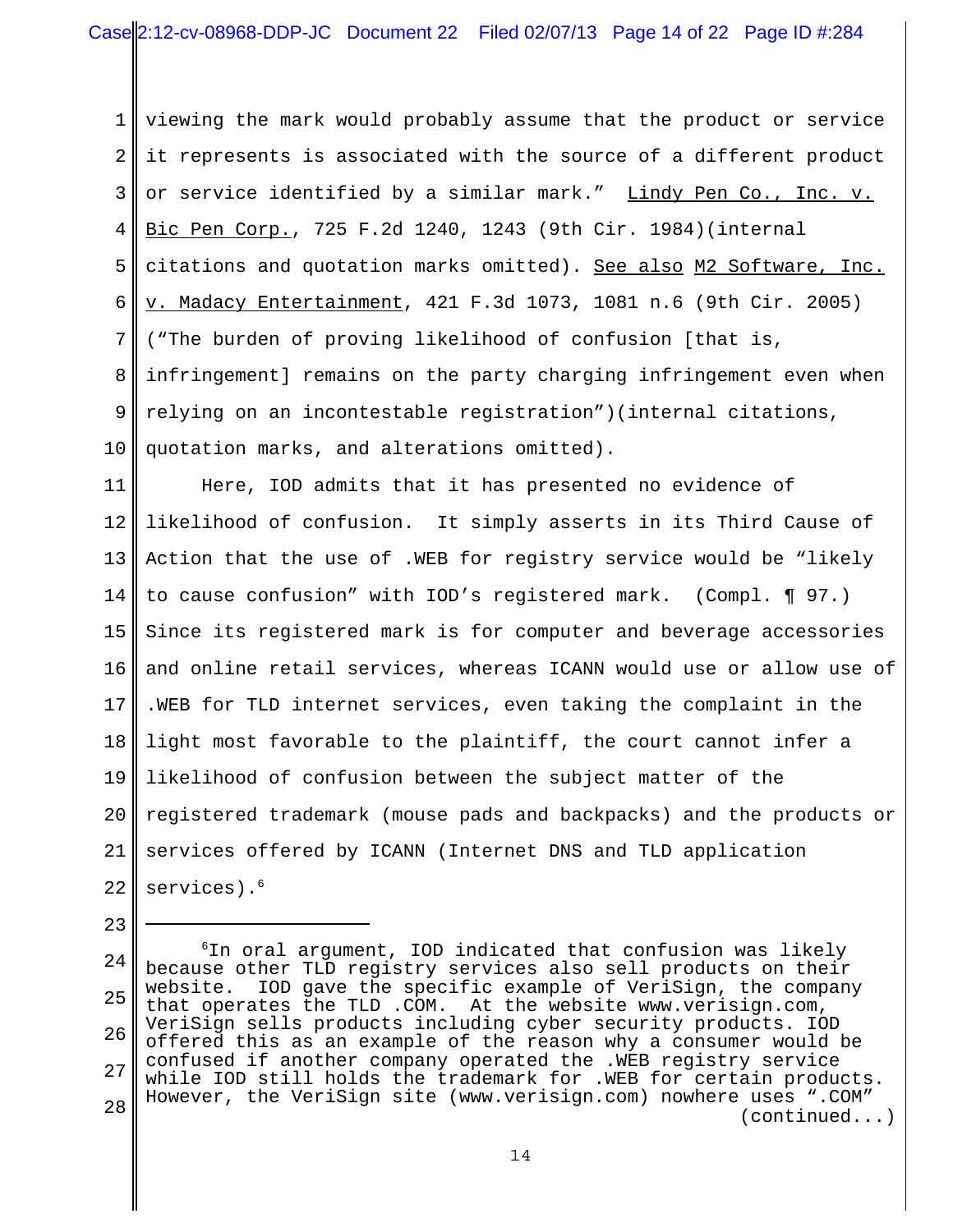| 1                                                                                                                                             | 3. Trademark Claims under 15 U.S.C. § 1125(a)                                                                                                     |
|-----------------------------------------------------------------------------------------------------------------------------------------------|---------------------------------------------------------------------------------------------------------------------------------------------------|
| $\overline{2}$                                                                                                                                | Under 15 U.S.C. § 1125(a), a plaintiff can recover for                                                                                            |
| 3                                                                                                                                             | infringement of common law trademark. $7$ IOD asserts that it has<br>a a                                                                          |
| 4                                                                                                                                             | common law trademark in the .WEB mark in connection with its                                                                                      |
| 5                                                                                                                                             | registry services. ICANN asserts that . WEB is a generic TLD that                                                                                 |
| 6                                                                                                                                             | is not entitled to trademark protection. IOD states that it has a                                                                                 |
| 7                                                                                                                                             | case before the Ninth Circuit, <sup>3</sup> pending since 2000, which will                                                                        |
| 8                                                                                                                                             | decide this issue, and that the court should stay the issue until                                                                                 |
| 9                                                                                                                                             | that decision has been made.                                                                                                                      |
| 10                                                                                                                                            |                                                                                                                                                   |
| 11                                                                                                                                            |                                                                                                                                                   |
| 12                                                                                                                                            | $6(\ldots \text{continued})$<br>as a trademark for the products and services it is selling; the                                                   |
| 13<br>not help IOD demonstrate a likelihood of confusion; it tends more<br>to demonstrate the TLDs are generally not source indicators.<br>14 | mark involved appears to be VERISIGN. This example therefore does                                                                                 |
|                                                                                                                                               |                                                                                                                                                   |
| 15                                                                                                                                            | $7\overline{ }$<br>"(1) Any person who, on or in connection with any                                                                              |
| 16                                                                                                                                            | goods or services, or any container for goods, uses in<br>commerce any word, term, name, symbol, or device, or                                    |
| 17                                                                                                                                            | any combination thereof, or any false designation of<br>origin, false or misleading description of fact, or                                       |
| 18                                                                                                                                            | false or misleading representation of fact, which--<br>(A) is likely to cause confusion, or to                                                    |
| 19                                                                                                                                            | cause mistake, or to deceive as to the<br>affiliation, connection, or association of                                                              |
| 20                                                                                                                                            | such person with another person, or as to<br>the origin, sponsorship, or approval of his                                                          |
| 21                                                                                                                                            | or her goods, services, or commercial<br>activities by another person, or                                                                         |
| 22                                                                                                                                            | (B) in commercial advertising or promotion,                                                                                                       |
| 23                                                                                                                                            | misrepresents the nature, characteristics,<br>qualities, or geographic origin of his or                                                           |
| 24                                                                                                                                            | her or another person's goods, services, or<br>commercial activities,                                                                             |
| 25                                                                                                                                            | shall be liable in a civil action by any person<br>who believes that he or she is or is likely to be                                              |
| 26                                                                                                                                            | damaged by such act."<br>15 U.S.C.A. § 1125.                                                                                                      |
| 27                                                                                                                                            |                                                                                                                                                   |
| 28                                                                                                                                            | <sup>3</sup> Image Online Design, Inc. v. Core Association, 120 F. Supp. 2d<br>870 (C.D. Cal. 2000), appeal docketed, No. 00-56284 (9th Cir. July |
|                                                                                                                                               | 2000). The case appears to be in mediation.                                                                                                       |

 $\mathsf I$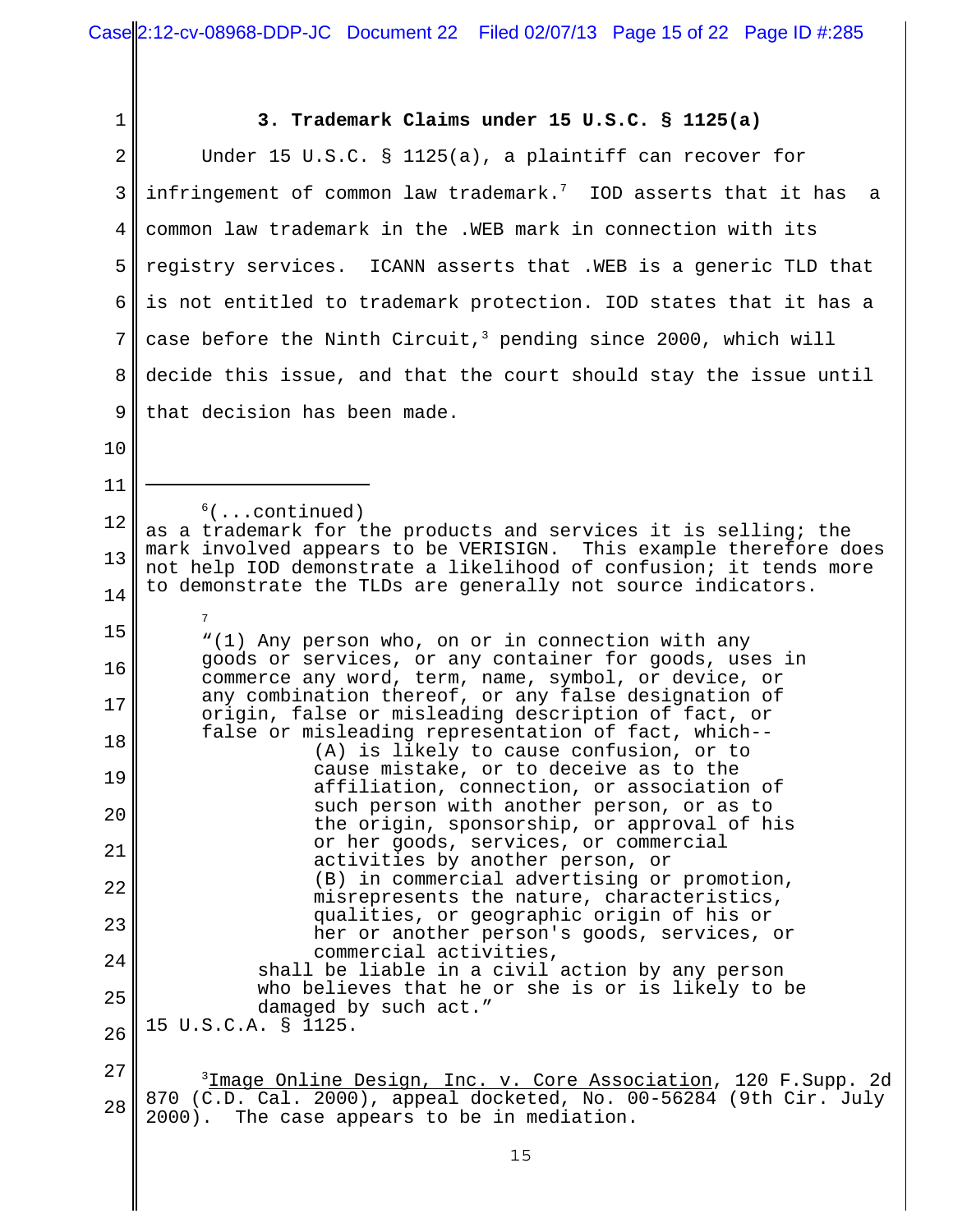1 2 3 4 5 6 7 8 9 10 11 12 13 14 15 16 17 18 This court agrees with ICANN<sup>4</sup> that the mark .WEB used in relation to Internet registry services is generic and cannot enjoy trademark protection. "Throughout the development of trademark law, the purpose of trademarks remained constant and limited: Identification of the manufacturer or sponsor of a good or the provider of a service." New Kids on the Block v. News America Pub., Inc., 971 F.2d 302, 305 (9th Cir. 1992). Many TLDs do not have trademark significance since they do not serve as source identifiers. "[T]he primary reason that a consumer is likely to associate a domain name with a source is that the second-level domain indicator (in this case the 'advertising' component of 'advertising.com') is distinctive." Advertise.com,Inc. AOL Advertising, Inc., 616 F.3d 974, 981 (9th Cir. 2010). Thus, as the Ninth Circuit has remarked that in the mark ADVERTISING.COM, "the use of '.com' . . . only conveys the genus of the services offered under AOL's mark," not the source of those services. Id. at 982. To convey the "genus" of the services is to be by definition a "generic" mark.

19 20 21 22 23  $2.4$ 25 The proposition that TLDs are not generally source indicators has been adopted by courts, legal scholars, and other authorities. See e.g. Image Online Design, Inc., 120 F. Supp. 2d at 877 ("[A] domain name ending in .web does not indicate source to a web site customer. A consumer understands source as it relates to web sites through the second-level domain name. Only second level domains indicate source."); In re Oppedahl & Larson LLP, 373 F.3d 1171,

<sup>27</sup> 28 <sup>4</sup>And with Judge Kelleher in <u>Image Online Design, Inc.</u>, 120 F.Supp. 2d. 870. The court recognizes that an appeal has been pending since 2000 but finds the reasoning comprehensive and persuasive.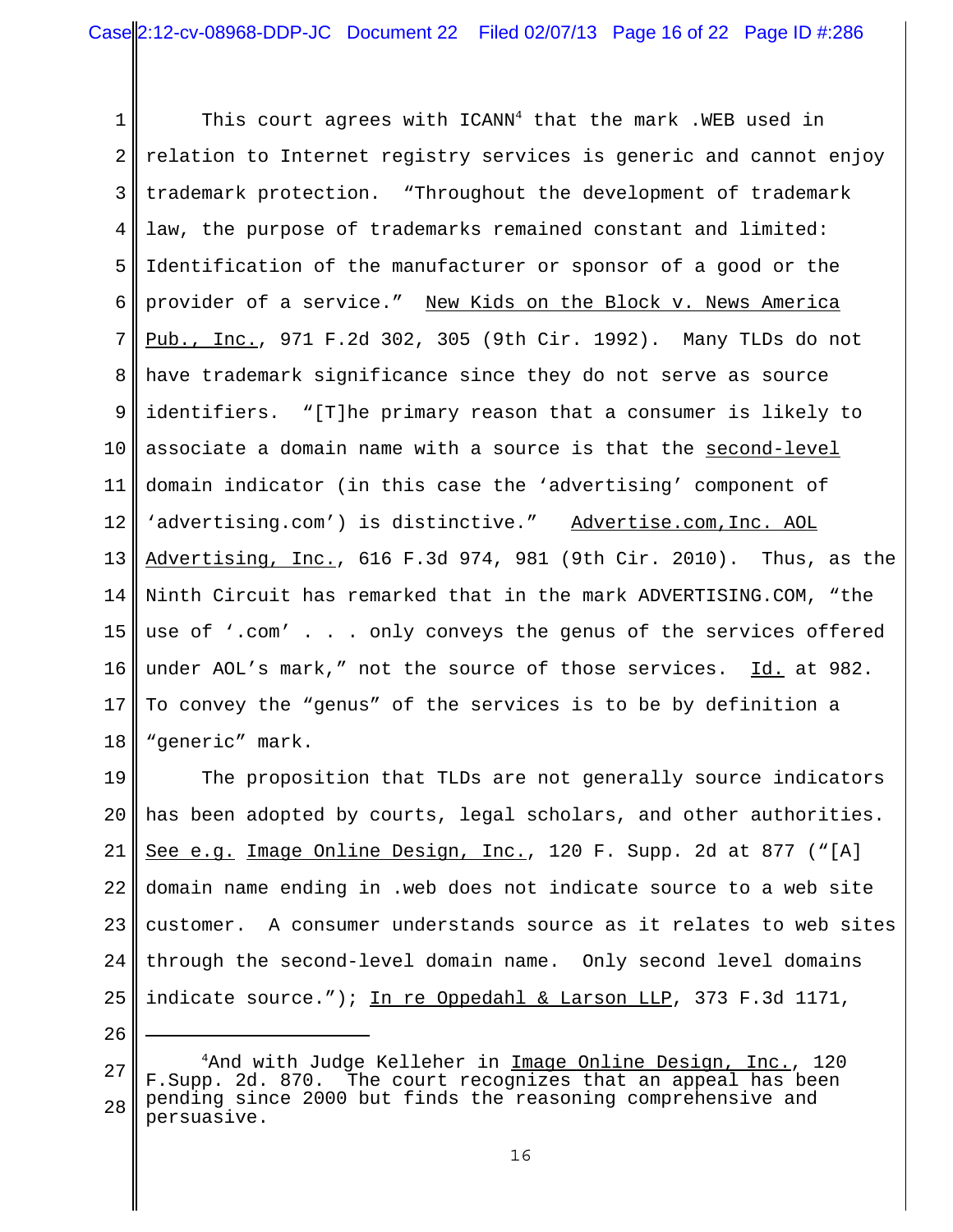1 2 3 4 5 6 7 8 9 10 11 12 13 14 15 16 17 18 19 | 1173 (Fed. Cir. 2004) ("the term '.com' is a top level domain indicator (TLD) without any trademark significance" and "'.com' has no source-identifying significance."); McCarthy on Trademarks § 7:17.50 ("[A] top level domain indicator has no source indicating significance and cannot serve any trademark purpose. . . . [T]he TLD '.com' functions in the world of cyberspace much like the generic indicators 'Inc.,' 'Co.,' or 'Ltd.' placed after the name of a company."); and Trademark Manual of Examining Procedure 5th Ed. (2007) § 1215.02 ("Generally, when a trademark, service mark, collective mark, or certification mark is composed, in whole or in part, of a domain name, neither the beginning of the URL ('http://www.') nor the TLD have any source-indicating significance. Instead, those designations are merely devices that every Internet site provider must use as part of its address. Advertisements for all types of products and services routinely include a URL for the web site of the advertiser, and the average person familiar with the Internet recognizes the format for a domain name and understands that 'http,' 'www,' and a TLD are a part of every URL.").

20 21 22 23 24 25 26 27 28 IOD points out that the USPTO has recognized that "as the number of available TLDs is increased by [ICANN], or if the nature of new TLDs changes, the examining attorney must consider any potential source-indicating function of the TLD and introduce evidence as to the significance of the TLD." (Compl. ¶ 36.) It asserts that "the function of TLDs as generally not being source indicating is a relic of an essentially exclusive '.com.'" (Compl. ¶ 37.) This may be the case. For instance, if ICANN were to introduce the TLD .APPLE, the user would arguably expect that that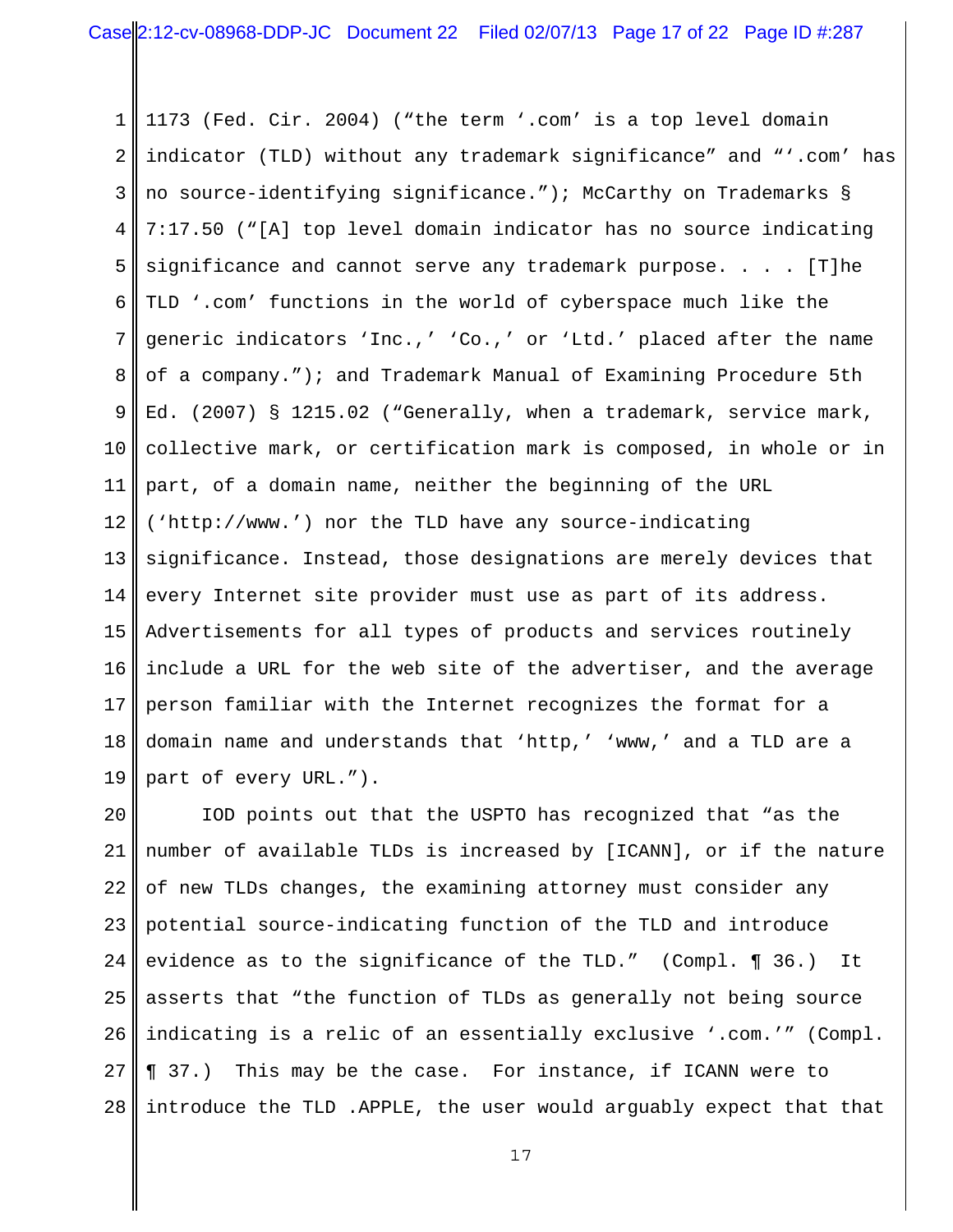1 2 3 4 TLD is administered by Apple Inc. In such a case, the TLD might be considered a source indicator. If Sony tried to administer the TLD .APPLE, Apple Inc. would likely argue and possibly prevail on a trademark infringement claim.

5 6 7 8 9 10 11 12 13 14 15 16 17 18 This said, it appears to the court that today only the most famous of marks could have a source indicating function as a TLD. Some marks, such as .WEB, might remain generic even if they were famous, since .WEB in connection with registry services for the World Wide Web appears to refer to the service offered, rather than to only a particular producer's registry service. See Advertise.com, Inc. v. AOL Advertising, Inc., 616 F.3d 974, 977 (9th Cir. 2010)(internal citations and quotation marks omitted)("Generic terms are those that refer to the genus of which the particular product or service is a species, i.e., the name of the product or service itself. To determine whether a term [is] generic, we look to whether consumers understand the word to refer only to a particular producer's goods or whether the consumer understands the word to refer to the goods themselves.")

19 20 21 22 23  $2.4$ The court agrees with Judge Kelleher that the mark .WEB is not protectable under traditional trademark analysis because it "seems to represent a genus of a type of website" and thus answers the question "What are you?" rather than "Who vouches for you?" Image Online Design, Inc. v. Core Ass'n, 120 F.Supp.2d 870, 879-80 (C.D.Cal. 2000).5 Because the purported mark .WEB used as a TLD is

<sup>26</sup> 27 28 5 The court sees no reason to stay this decision pending the resolution of Image Online Design, Inc., 120 F.Supp.2d 870, now before the Ninth Circuit. That appeal has been pending since 2000, and the court is persuaded by the reasoning and holding of the district court opinion in that case.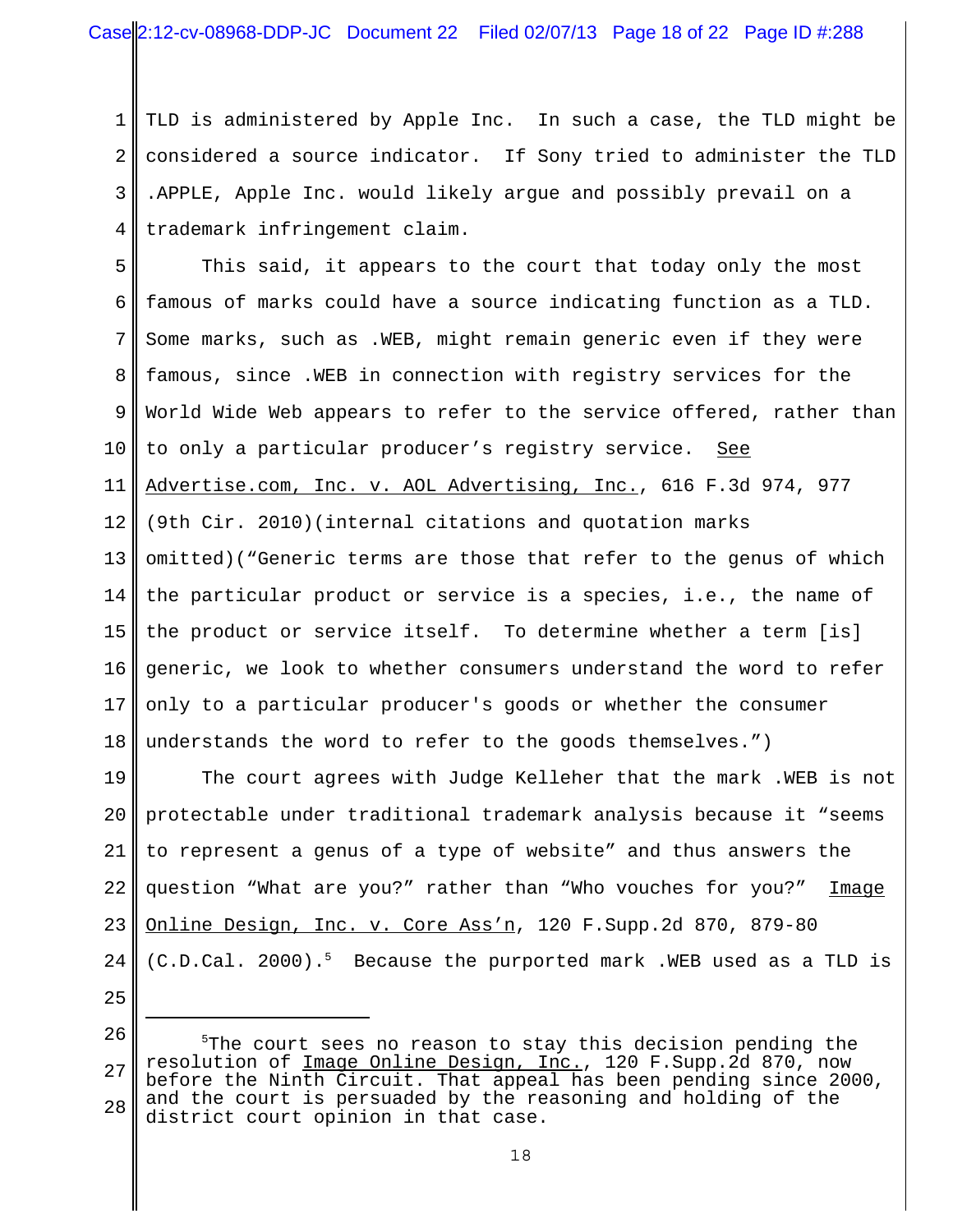1 2 generic, IOD cannot obtain common law trademark protection and therefore cannot state a claim for infringement under this section.

3

### **4. Contributory Infringement**

4 5 6 7 8 9 10 11 12 13 "To be liable for contributory trademark infringement, a defendant must have (1) intentionally induced the primary infringer to infringe, or (2) continued to supply an infringing product to an infringer with knowledge that the infringer is mislabeling the particular product supplied." Perfect 10, Inc. v. Visa Intern. Service Ass'n, 494 F.3d 788, 807 (9th Cir. 2007)(internal quotation marks and citation omitted). Because the court has found that IOD has not alleged any actual infringement and that the mark .WEB for registry services is generic, the contributory infringement claims also fail.

14

15

#### **C. Intentional Interference Claims**

### **1. Intentional Interference with Contract**

16 17 18 19 20 21 22 "Under California law, a claim for intentional interference with contract requires: (1) a valid contract between plaintiff and a third party; (2) defendant's knowledge of the contract; (3) defendant's intentional acts designed to induce breach or disruption of the contract; (4) actual breach or disruption; and (5) resulting damage." Family Home & Fin. Ctr. v. Fed Home Loan Mortg. Corp., 525 F.3d 822, 825 (9th Cir. 2008).

23  $2.4$ 25 26 27 28 In its Sixth Cause of Action, IOD alleges the elements of intentional interference with contract as follows: (1) "IOD maintains contractual relationships with its customers, who purchased IOD's .WEB services, including the ability to register a domain name in IOD's .WEB registry"; (2) "ICANN knows that IOD has contracts with its customers to provide and manage domain names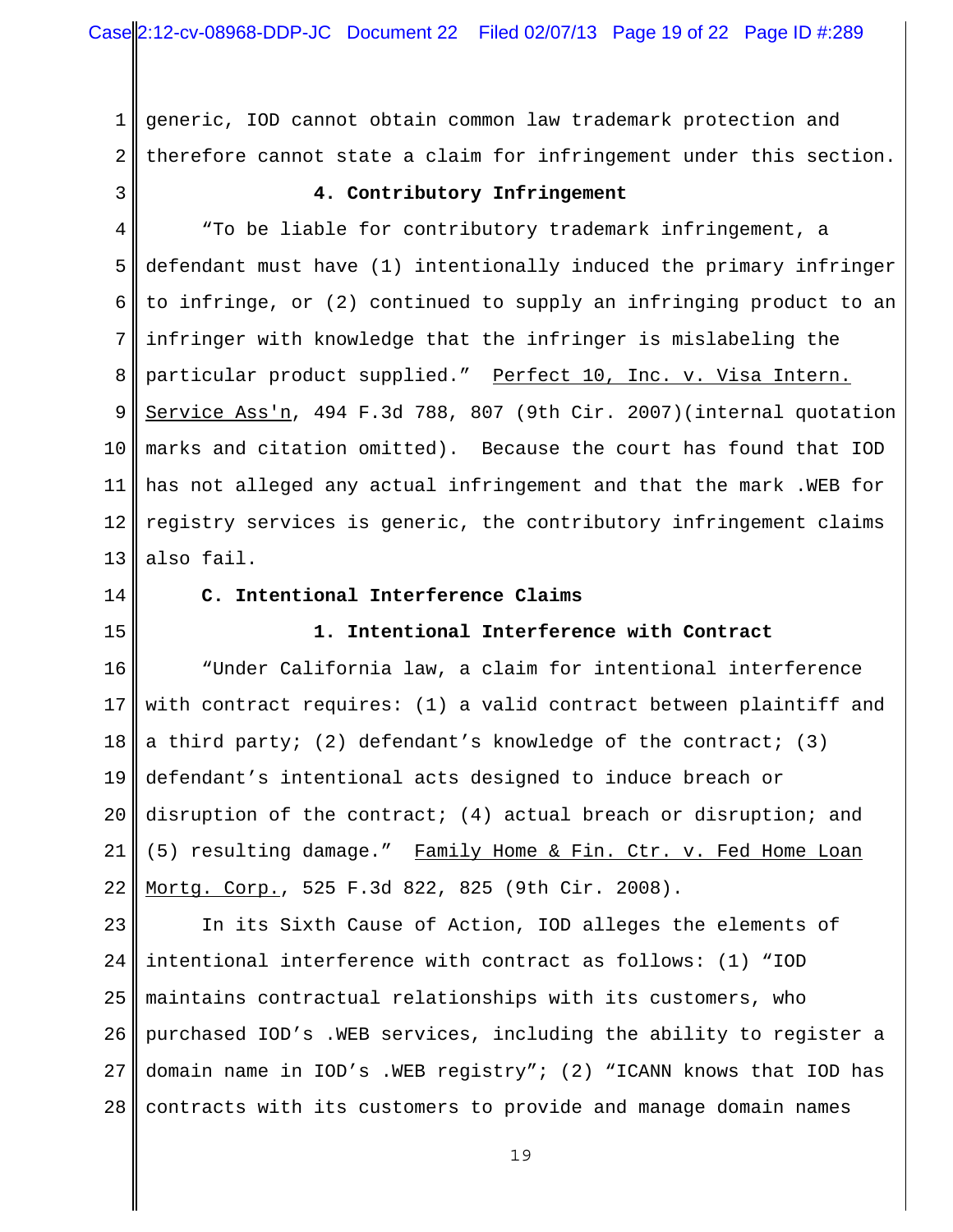1 2 3 4 5 6 7 8 9 10 11 12 13 14 15 16 that resolve in IOD's .WEB registry"; (3) "ICANN has intentionally and knowingly interfered with IOD's existing customer contracts by permitting other entities to apply for and operate a .WEB registry in the Internet's primary DNS root system controlled by ICANN. . [T]he inclusion of .WEB in the Internet's primary DNS root system by ICANN will cause computer users searching for IOD's customers' computers, to reach other computers instead"; (4) "ICANN's acceptance of the seven \$185,000 deposits, and ICANN's affirmations that it intends to permit one or more of the new applicants to operate the .WEB registry in the Internet's primary DNS root system controlled by ICANN, has disrupted and interfered with, and will continue to disrupt and interfere with, IOD's ability to fulfill its contractual obligations to provide .WEB registry services to its customers"; (5) "As a result of ICANN's intentional interference with IOD's contractual relations, IOD has been damaged in an amount to be determined at trial." (Compl. ¶¶ 136-40.)

17 18 19 20 21 22 23  $2.4$ 25 26 27 28 The court finds that these allegations are conclusory. IOD has not alleged any facts identifying the particular contracts, the actual disruption of these contracts, or any actual damage to IOD. IOD is alleging only that it has some contracts with customers for its .WEB registry and that ICANN knows that it has some such contracts. IOD cannot simply allege that ICANN has interfered with its business model; for this tort, it must allege actual interference with actual contracts, such that the result is a specific breach, not merely general damage to the business. IOD has pointed to no case law, nor has the court discovered any, that allows for such claims of generalized disruption of contracts.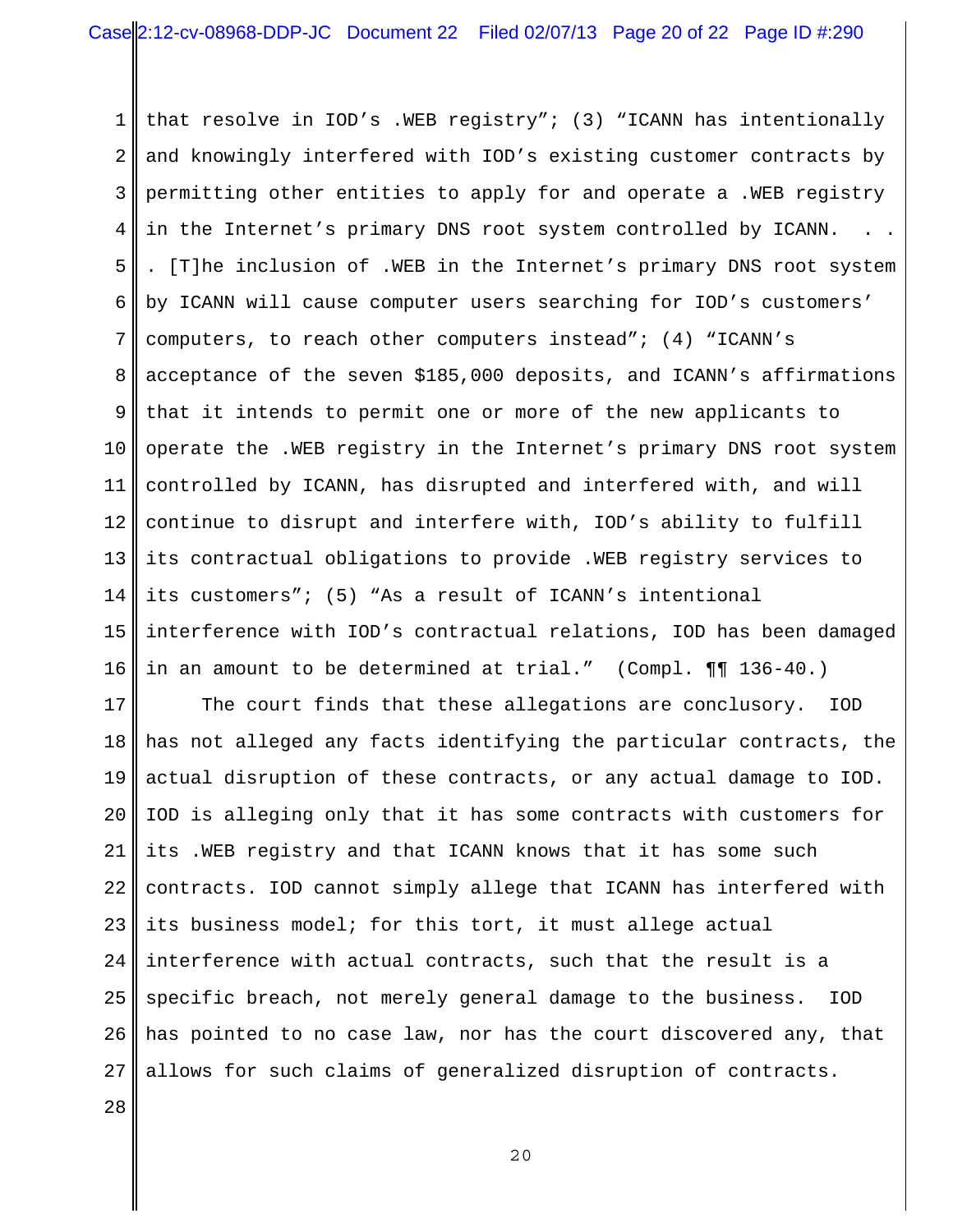1 2

# **2. Intentional Interference with Prospective Economic Advantage**

3 4 5 6 7 8 9 10 11 12 13 14 15 16 To state a claim for intentional interference with prospective economic advantage, IOD must allege "(1) an economic relationship between the plaintiff and some third party, with the probability of future economic benefit to the plaintiff; (2) the defendant's knowledge of the relationship; (3) intentional acts on the part of the defendant designed to disrupt the relationship; (4) actual disruption of the relationship; and (5) economic harm to the plaintiff proximately caused by the acts of the defendant." Pardi v. Kaiser Foundation Hospitals, 389 F.3d 840, 852 (9th Cir. 2004), quoting Korea Supply Co. v. Lockheed Martin Corp., 29 Cal.4th 1134, 1153 (2003). "[T]he third element also requires a plaintiff to plead intentional wrongful acts on the part of the defendant designed to disrupt the relationship" Korea Supply Co., 29 Cal. 4th at 1154.

17 18 19 20 21 22 As discussed above, IOD has failed to allege facts to support the five elements of intentional interference with prospective economic advantage. Additionally, because the court has found that IOD has not stated a claim for trademark infringement, the court also finds that IOD has not pled any intentional wrongful acts on the part of ICANN.

- 23 24 25 26
- 27
- 28